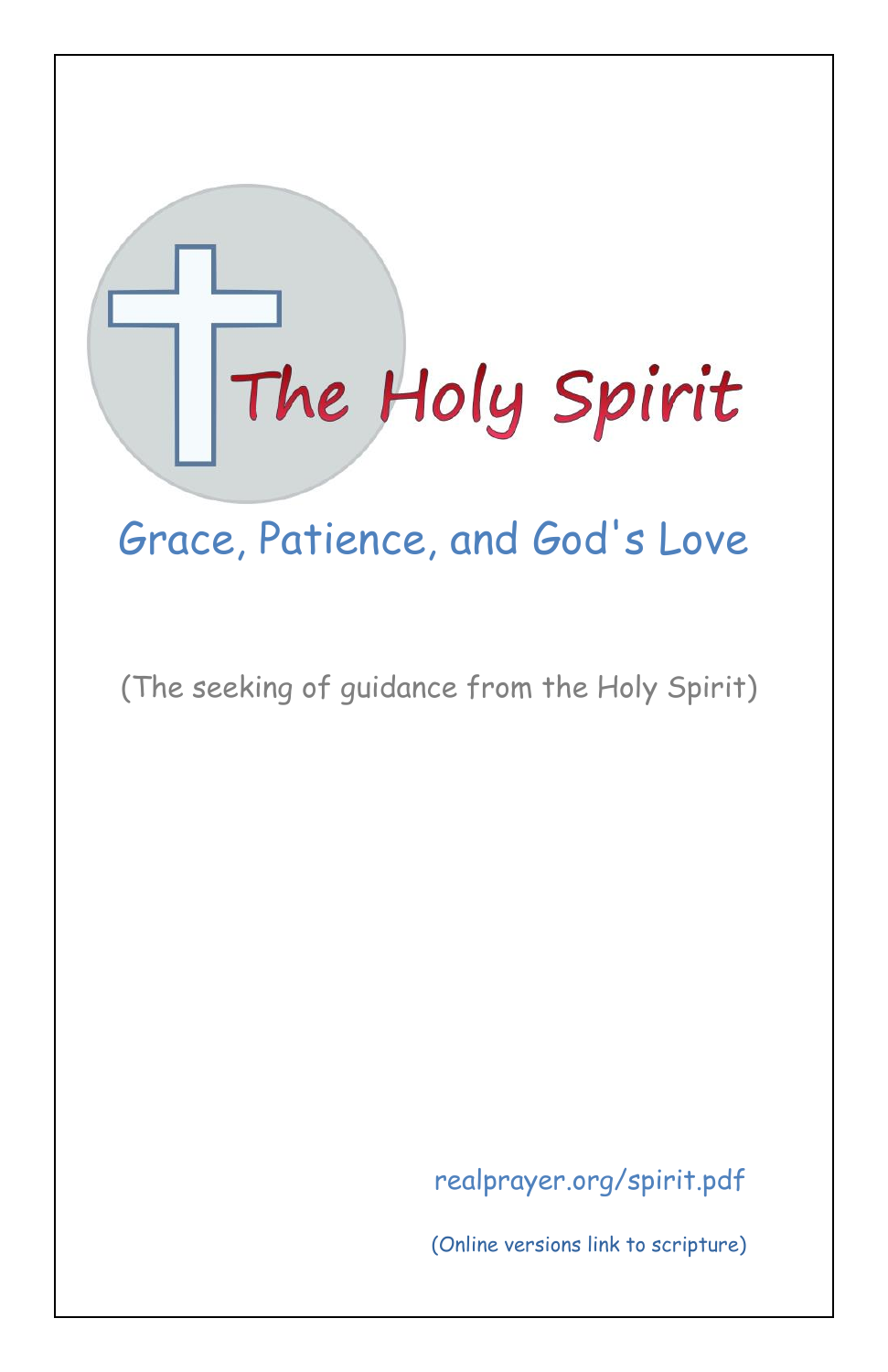

Do we allow the **Holy Spirit** to offer direction?

# **The Holy Spirit**

#### Introduction

**These six pages** describe *the degree* our Heavenly Father has gone to encourage us to transform our *decision-making* from an earthly perspective and to include Heaven as a part of our concept of life.

**What is Grace?** Grace is a *gift* through Christ's sacrifice for those willing to receive it. Grace can take us from our current state and raise us up to the *standards* in heaven where *God's will* is done. The acceptance of this gift requires our *willingness to learn* the things God would have us know.

We are not forced into this growth; we must seek it. Because it is voluntary, *many opportunities pass us by* where God offers to expand grace to us. How many times is our growth stunted because we assume our judgment is adequate rather than seeking the Holy Spirit to help teach us *His grace?*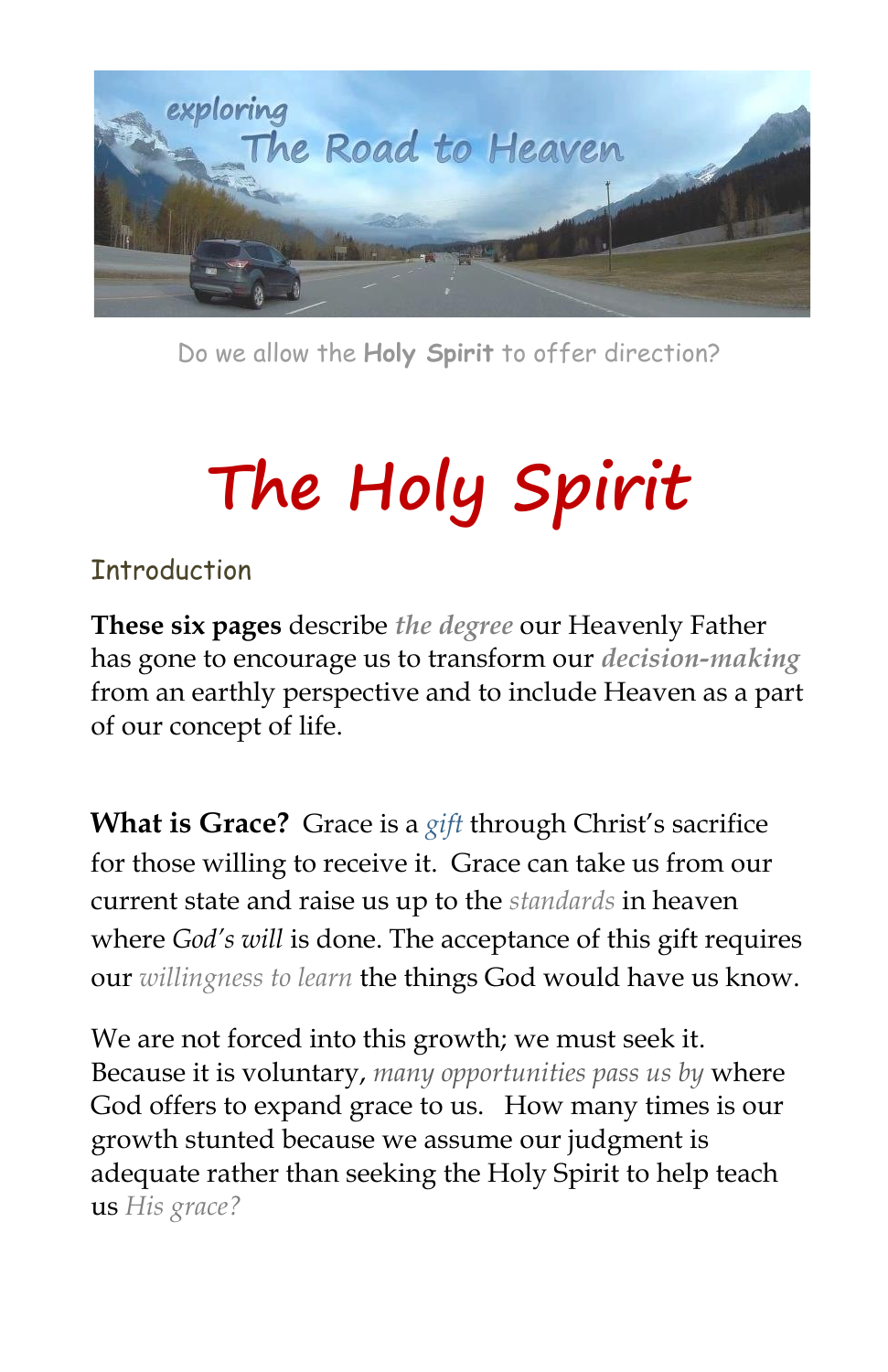## Self-Reliance Vs. Grace

Chapter 1

Imagine the patience the Holy Trinity has during times of our spiritual blindness.

For example: The Disciple Peter's thinking repeatedly focused on the "*here and now.*" Such thinking failed to take into account "God's will" which includes a prospective throughout time of both earth and the heavens.

- 1. [Matthew 14:22-33](https://www.biblegateway.com/passage/?search=Matthew+14%3A22-33%2C+&version=NIV) First, let's recognize that Peter had great trust in Jesus when He was present. None of the other disciples got out of the boat in rough seas to walk on the water.
- 2. [Matthew 16: 15-23](https://www.biblegateway.com/passage/?search=Matthew+16%3A+15-23&version=NIV) Peter was fully aware that Jesus was the Messiah, yet Peter's thought process was humanistic and failed to consider the perspective Christ was demonstrating.
- 3. [Matthew 17:1-8](https://www.biblegateway.com/passage/?search=Matthew+17%3A1-8&version=GW) The God of the Universe even tells Peter to listen or take into account what Jesus is teaching.
- 4. [Matthew 26: 31-35](https://www.biblegateway.com/passage/?search=Matthew+26%3A+31-35&version=NIV) When self-reliance motivated Peter to pledge his loyalty to Christ, Jesus informed Peter that he would deny Christ three times that same night.
- 5. [Luke 22: 54-62](https://www.biblegateway.com/passage/?search=Luke+22%3A+54-62&version=NIV) Upon the third denial, Christ looked straight at Peter. Peter left and wept bitterly. This incident brought Peter's self-confidence to an all-time low.

Peter's denial was a symptom. His recurring **problem** involved Peter not allowing God into his decision-making process.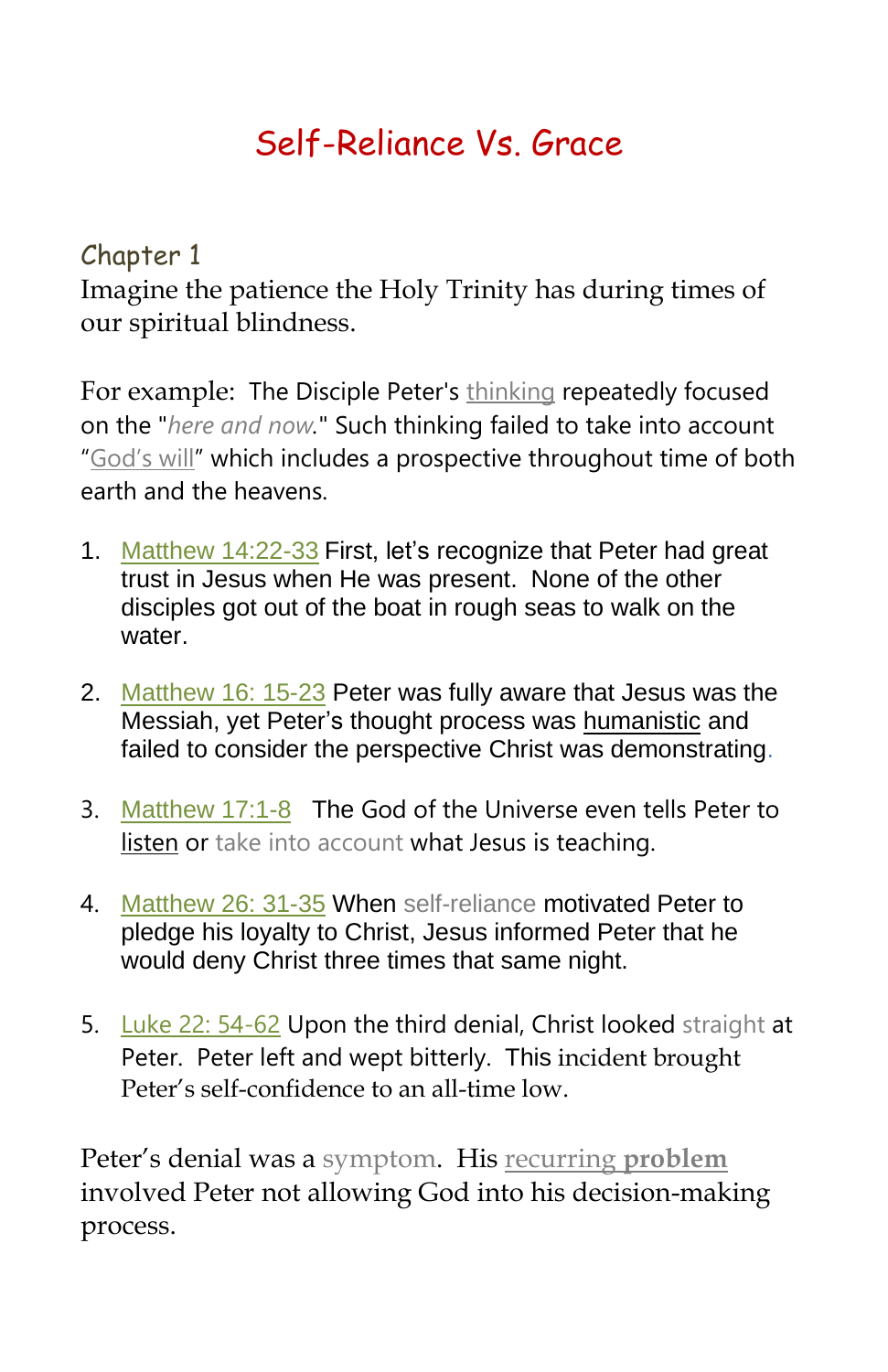# The Degree of God's Love

Chapter 2

[Matthew 16: 21-23](https://www.biblegateway.com/passage/?search=Matthew+16%3A+21-23&version=NIV) Jesus explained to his disciples that He must suffer, that He must be killed, and that He would raise on the third day. Peter relied on his "own thinking" rather than "God's plan" and rebuked Christ while stating such things would not occur. Jesus responded, "Get behind me, Satan!"

[John 18: 7-11](https://www.biblegateway.com/passage/?search=John+18%3A+7-10&version=NIV) Peter ended up using a sword to cut off the ear of the servant who was among those arresting Jesus. Had Peter's decision-making prevailed, Peter's violence could possibly have continued until he was cut down. Had Peter prevailed, the moment may have been remembered as a *bloodbath* rather than the time that Christ was *submitting* himself for the salvation of mankind.

- 1. Peter was like many modestly mature believers; willing to die for Christ, but blind to his role in living for Christ.
- *2.* [Luke 22: 51](https://www.biblegateway.com/passage/?search=Luke+22%3A51&version=NIV) Jesus performed the miracle of healing the servant's ear because God's plan worked around Peter's spiritual immaturity.
- *3.* The God of the New Covenant does not give up on those who love Him! God then offered Peter additional opportunities until Peter finally comprehended the message!

At what point did Peter learn to listen to "God's will?" [John 21:1-19](https://www.biblegateway.com/passage/?search=John+21%3A1-19&version=NIV)

- 1. **What explanation** is there for Jesus to ask Peter if he loved Christ more than this catch of fish? [John 21: 15](https://www.biblegateway.com/passage/?search=John+21%3A15&version=NIV)
- Had Jesus **not** intervened, just how many successful catches would it have taken for the disciples to return to their routine of fishing and ignore sharing Salvation to the World? *When His service requires us to step outside our comfort zone, what is our response?*
	- a. Jesus already knew Peter loved Him. However, Jesus had still not reached Peter's heart to motivate him into allowing "the things of **God**" to motivate his actions.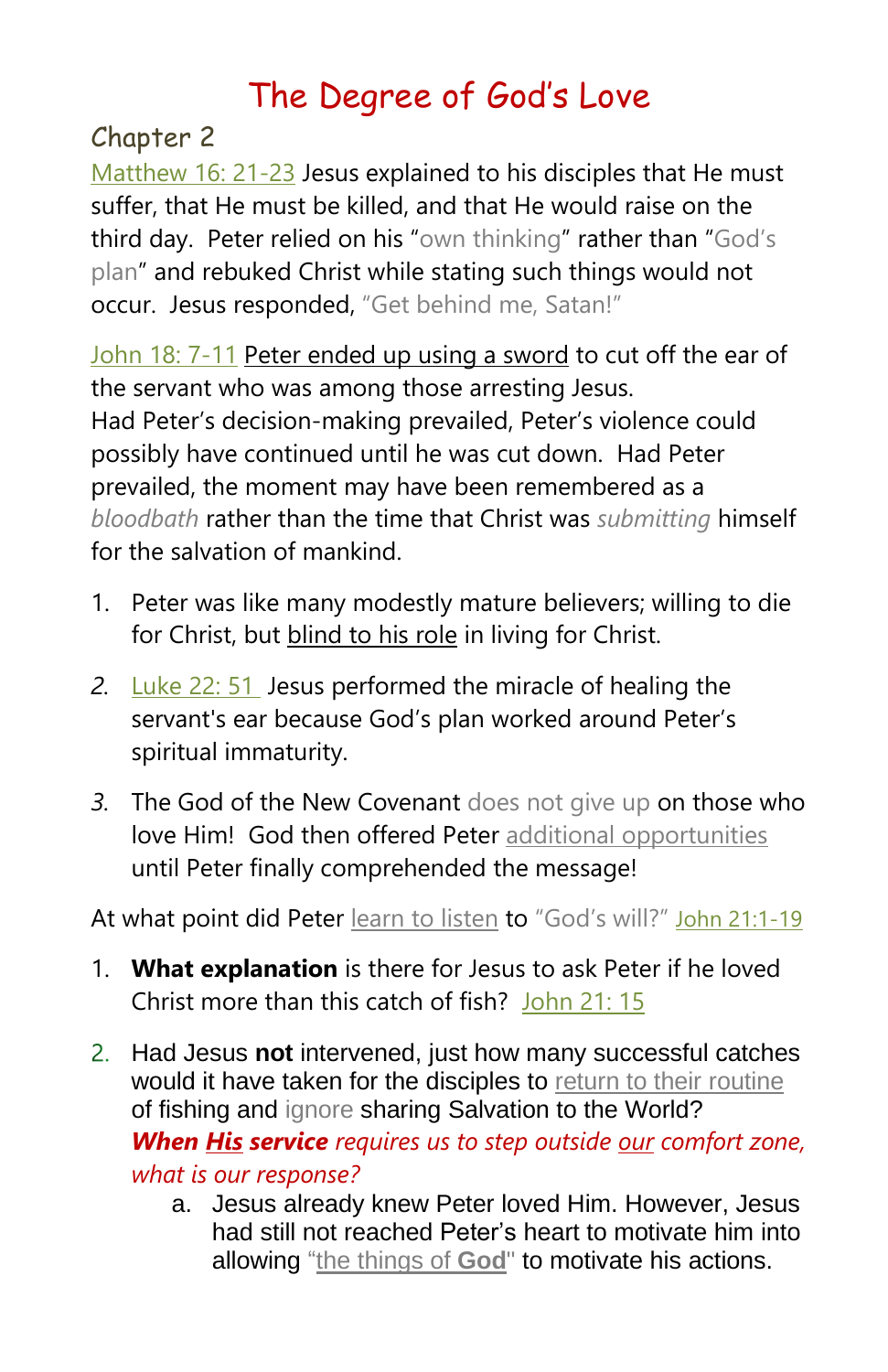b. [John 21:1-19](https://www.biblegateway.com/passage/?search=John+21%3A1-19&version=NIV) How did Jesus ask Simon Peter that second and third time, "*Do you love me*?" and then plead for him to "*feed my sheep*." Potentially, the member of the Holy Trinity had tears in his eyes as He begged this dearly loved child to "*step beyond your own thinking and follow the will of God."*

**We cannot comprehend** the patience or the depth God's love for those who are open to learning this lesson through the guidance of the Holy Spirit.

**Sharing the message** of the New Covenant is a simple one: God loves us. He is offering his gift of grace through Jesus that we might raise to a level which is **acceptable** in His holy presence. God's *will is done in heaven* and He wishes to prepare us for that day. God simply asks us to provide the willingness to receive the skills that are required for such a journey.

**When our talent is not enough** to develop such a conversation, offer the booklet at [realprayer.org](https://www.realprayer.org/) which articulates this message.

For a person with such talent, "offer to pray" with the individual: Dear Heavenly Father, I ask your forgiveness through Jesus to be forgiven of my sin. I give to you my entire existence, my hopes, my dreams, and my ambitions. Please be my "Lord" and have "your will" become my motivator for the remainder of my life. Amen.

# The Holy Spirit

#### Chapter 3

Is there a benefit to actually praying the above prayer to be Born Again and then proceed to seek righteousness?

[\(John 14: 15-26\)](https://www.biblegateway.com/passage/?search=John%2014%3A15-26&version=NIV) **15-21** "If you love me, keep my commands. **<sup>16</sup>** And I will ask the Father, and he will give you another advocate to help you and be with you forever— **<sup>17</sup>** the Spirit of truth. The world cannot accept him, because it neither sees him nor knows him. But you know him, for he lives with you and will be<sup>[\[a\]](https://www.biblegateway.com/passage/?search=John%2014%3A15-26&version=NIV#fen-NIV-26686a)</sup> in you. <sup>18</sup> I will not leave you as orphans; I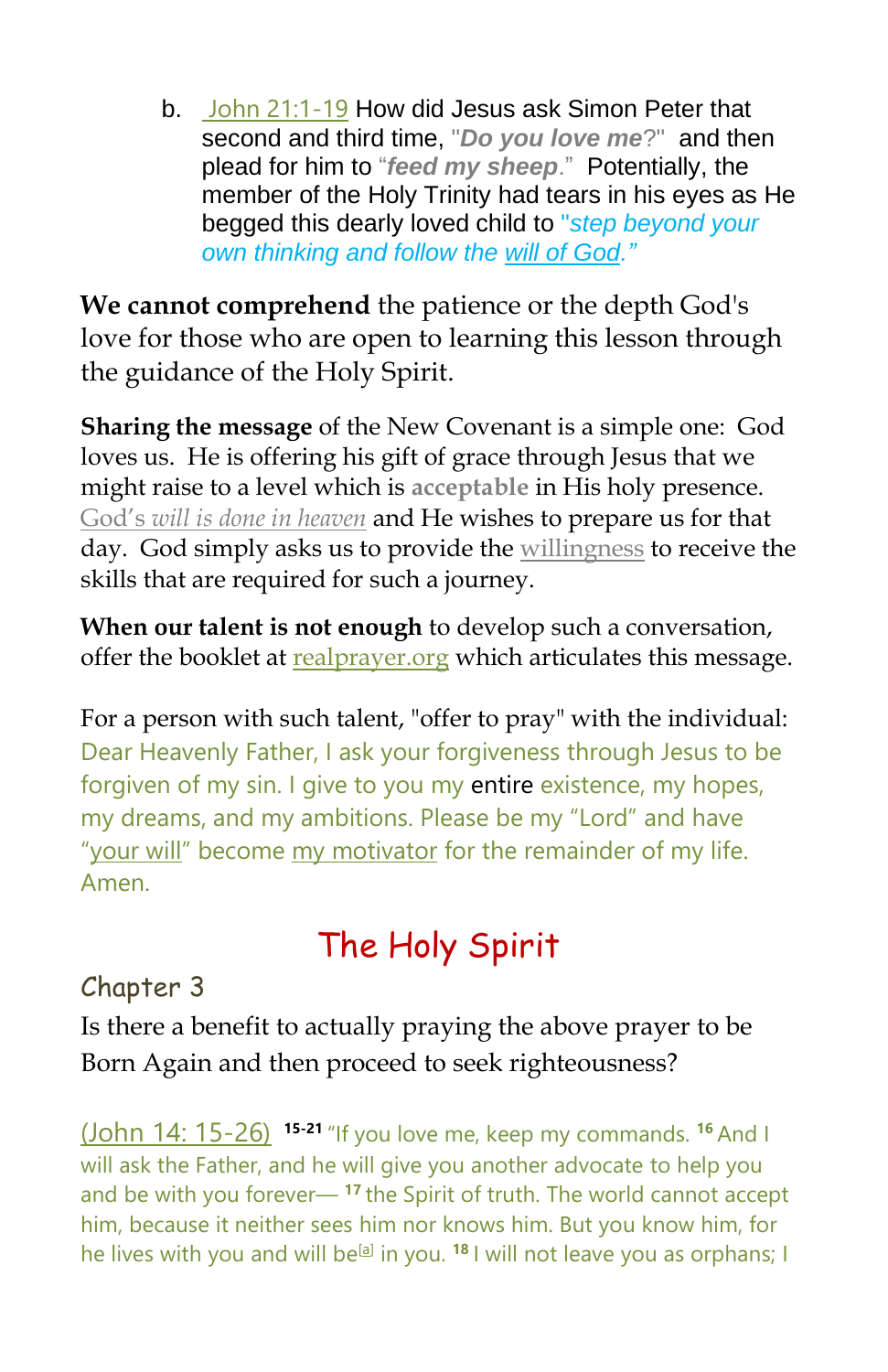will come to you. **<sup>19</sup>** Before long, the world will not see me anymore, but you will see me. Because I live, you also will live. **<sup>20</sup>** On that day you will realize that I am in my Father, and you are in me, and I am in you. **<sup>21</sup>** Whoever has my commands and keeps them is the one who loves me. The one who loves me will be loved by my Father, and I too will love them and show myself to them."

**<sup>23</sup>** Jesus replied, "Anyone who loves me will obey my teaching. My Father will love them, and we will come to them and make our home with them.

**25-26** "All this I have spoken while still with you. **<sup>26</sup>** But the Advocate, the Holy Spirit, whom the Father will send in my name, will teach you all things and will remind you of everything I have said to you.

"*Feeling*" the presence of the Holy Spirit may be most common during times of "my will to thy will" submission before a Holy God. A Born Again Christian may be going from a heart of "I am only willing to do," transitioned to "What would you have me do?"

Some appreciate the presence of the Holy Spirit beyond submission to aid in discernment. The Holy Spirit offers to teach us how to apply Christ's teachings. However, this requires our willingness to be open to learning a higher degree of His grace. It is done through prayer and an awareness of how He responds.

**Have you ever asked** a Christian of true maturity for a longterm commitment? Much of the time their reply may be, "*I'll get back with you*." During the following weeks they may spend time on their knees seeking discernment through the Holy Spirit as to the direction in life God would have them take.

[John 7:39,](https://www.biblegateway.com/passage/?search=John+7%3A39&version=NRSV) [Acts 1:8-8,](https://www.biblegateway.com/passage/?search=Acts+1%3A8-8&version=NRSV) [Acts 2:1-4](https://www.biblegateway.com/passage/?search=Acts+2%3A1-4&version=NRSV) The Holy Spirit came down after Christ's ascension. While the Disciple Peter may have done well as a fisherman making earthly decisions, God's path required Peter to not only know Christ's teachings, but to incorporate "things of the Spirit" into his decision-making process. While the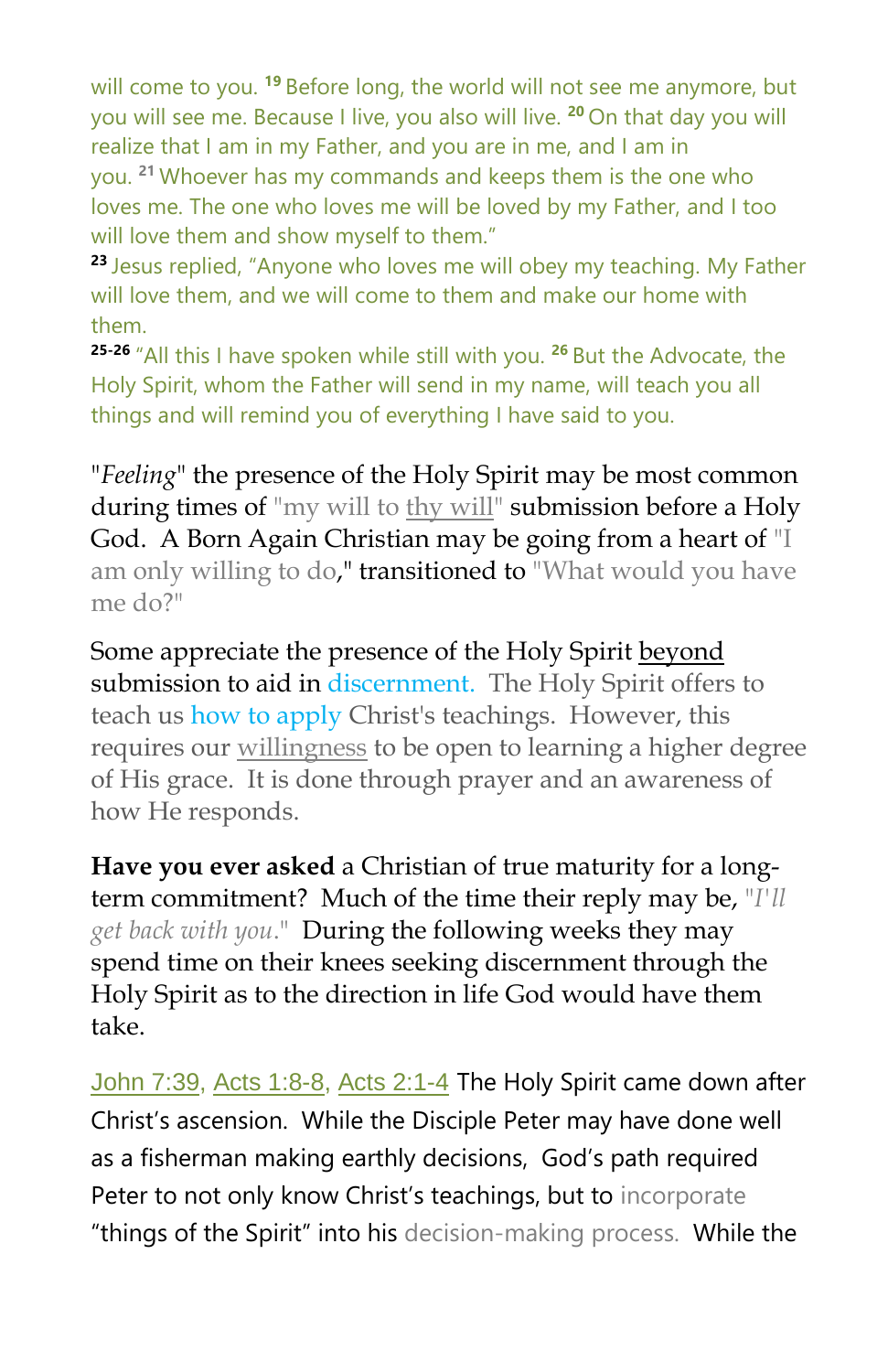Disciple Peter displayed meager insight; the later writings of the Apostle Peter reflected the fruit of the Holy Spirit was within him.

# A Step toward Spiritual Maturity

#### **Conclusion**

Some church leaders that obtain great results do not view themselves as leaders, but as servants with some spiritual maturity in recognizing His direction.

An opportunity for service that begins with apprehension can turn into an adventure as we anxiously await, *"what comes next?"* Pride can give way to humility upon realizing these accomplishments do not belong to us. It is His project. We were simply called to help along the way.

What is viewed as Christian leadership can fall back to the washing of the feet. [\(John 13: 12-17\)](https://www.biblegateway.com/passage/?search=John+13%3A+12-17&version=NIV)

How does our ability "to love our neighbor" grow? The more we follow "*his will*" with the talent entrusted to us, the more talent may be given. (See Matthew 25:14-29) [It begins through](https://www.biblegateway.com/passage/?search=Matthew+25%3A14-29&version=KJ21) prayer[.](https://www.biblegateway.com/passage/?search=Matthew+25%3A14-29&version=KJ21)

How far into God's grace will we take ourselves **and** others during this lifetime? Does our prayer life overly focus on asking for "this or that" as we attempt to balance on top of our wobbly path? Peace of mind comes from the result of asking to be taught the things needed to navigate our way upon *His* path.

**What appreciation is felt** at the point we comprehend the grace, patience, and love that God provides during our instruction in preparing us to be in His HOLY presence.

#### A daily prayer to consider:

Dear Heavenly Father, Thank you for your patience and love as I learn of your grace. Please teach me the things that you would have me know. Amen